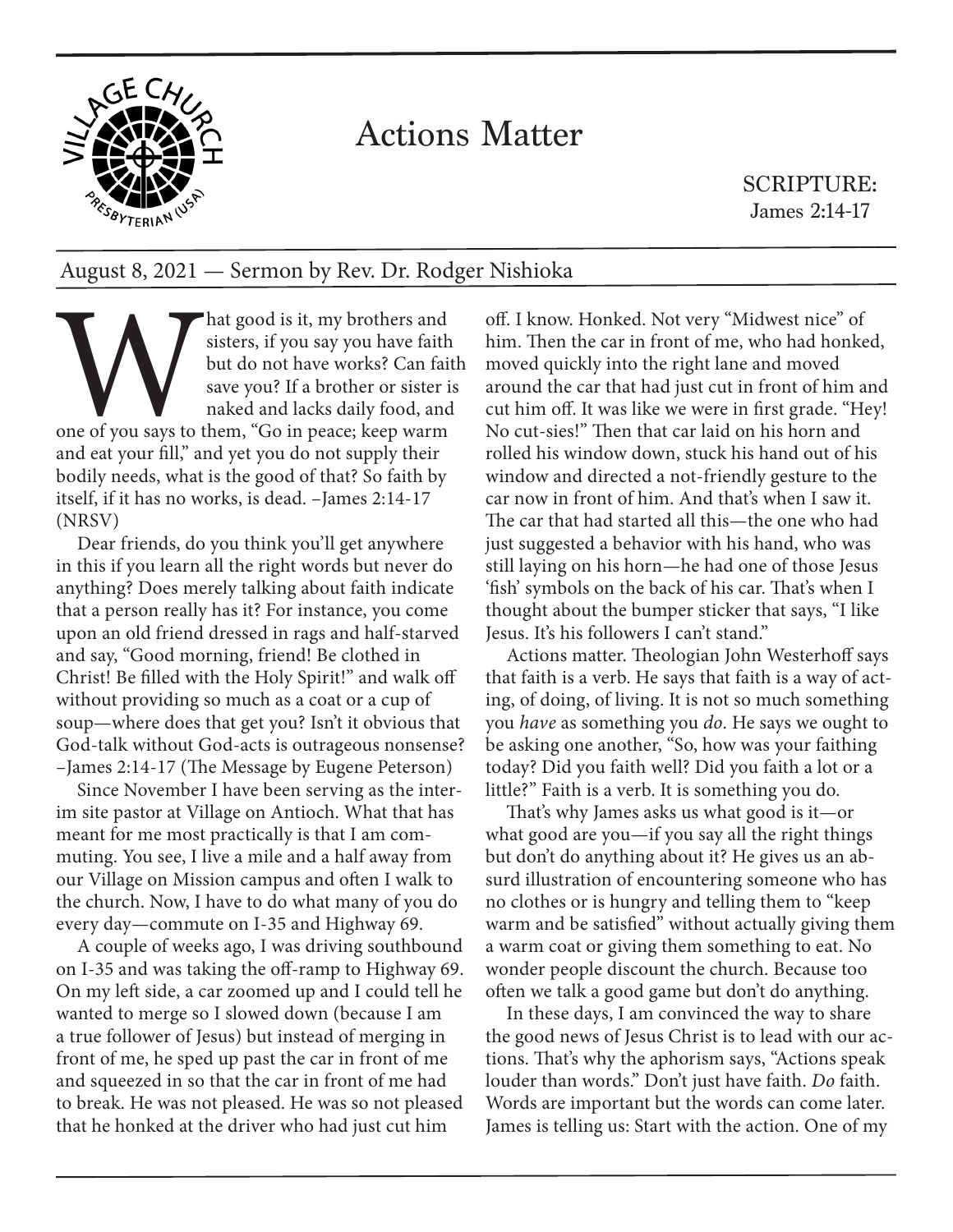favorite phrases from our Senior Pastor Tom Are is: "Do the good that is yours to do." Just do what it is that God has placed in front of you. You don't have to worry about everything else in the whole world. Just do what God has given you to do. People will notice.

Schools are starting this week: Kansas City, Kansas, Olathe, and Shawnee Mission. Blue Valley starts next week. After college, my first calling was to teach junior high. Before school started, our principal shared some research with us about how the experience of each child on the first day of school can affect the trajectory of the whole school year. She reminded us that we wanted every student to have a great first day of school which would lead to a great year. We all readily agreed.

I taught 7th-grade core which was a combination of English and Social Studies, and as my second-period class started to come into my classroom, I noticed one student right away. He was a little blond-haired guy with blue eyes and he was turning different shades of green. It was not pretty. He was sick. He dragged his backpack into my classroom and took a desk on the side of the room and leaned his head against the wall. I went up to him right away and said, "Hello. I'm Mr. Nishioka." He said, "I know who you are." I said, "Who are you?" and he pointed to his name on my class list. Slater, Ryan D. I said, "Slater, Ryan D. You don't look too good." Slater, Ryan D. said, "I don't feel very good." I told him to get up and go down to the nurse's office. My classroom was in the 700 building, and I told Ryan he had to walk through the 600 building and 500 building, take a left, and head to the 000 building which was the administration building. There he would find our nurse and she would take care of him. I called the nurse's office to let her know he was on his way.

Three hours went by and I went to the administration building to check my mailbox and grab my lunch. The nurse's office was opposite the teachers' mailboxes and just as I turned around, I saw him, Slater, Ryan D., still sitting there looking worse than ever. I stuck my head in the office and asked the nurse, Thema Northrup, (a great nurse name), if I could speak to her. She stepped out of her office and closed the door behind her. I said, "Thema, why is Slater, Ryan D. still here? I sent him to you at the start of second period more than three hours ago." She looked at me and said, "Mr. Nishioka, you are not going to like this story. Ryan's parents went through a divorce this summer and he is living with his Mom. She is out of town on business. I have left several urgent messages with his Dad's office but his assistant says he is busy in critical meetings and cannot be disturbed. Ryan and his little sister are staying with their next-door neighbor, Joyce, but he doesn't know her last name or her phone number. I think he's just going to have to sit here until the end of the day and then go home on the bus."

I went into her office and sat next to the little guy. He was leaning his head against a file cabinet and had his eyes closed. I nudged him gently and he opened his eyes and looked at me. I said, "Hey, Ryan. I'm Mr. Nishioka." He said, "I still know who you are." I said, "Ryan, I'm so sorry you're still here but you can't go home unless a responsible adult comes to pick you up." He said, "That's okay, Mr. Nishioka. Nobody would want me anyway." And he started to cry. I thought to myself, "Oh, good grief, Lord. Fine. I'll adopt the kid. Is that what you want?"

I gave him a hug then went back to teach the rest of the day. After the day was over, I went back to check on Slater, Ryan D. and the nurse's office was empty. I found Mrs. Northrup. I asked her, "Thema, what happened to Ryan?" And she smiled and said, "Mr. Nishioka, you're going to like this story." She told me that after I left, she asked Ryan again if he could think of anyone who could come get him and take care of him and he said, "No." Then after a few minutes, he said, "Maybe there is one person." But he didn't know her phone number either. Thema asked him who it was and he said her name was Becky and she was his Sunday school teacher at University Place Presbyterian Church. Thema called the church and talked with the pastor and he gave her Becky's contact information. It turns out Becky was a realtor in the area and cleared her afternoon.

Thema said, "You should have seen Ryan's face when Becky came into the office. She had a comforter over one arm and was funny and loud and